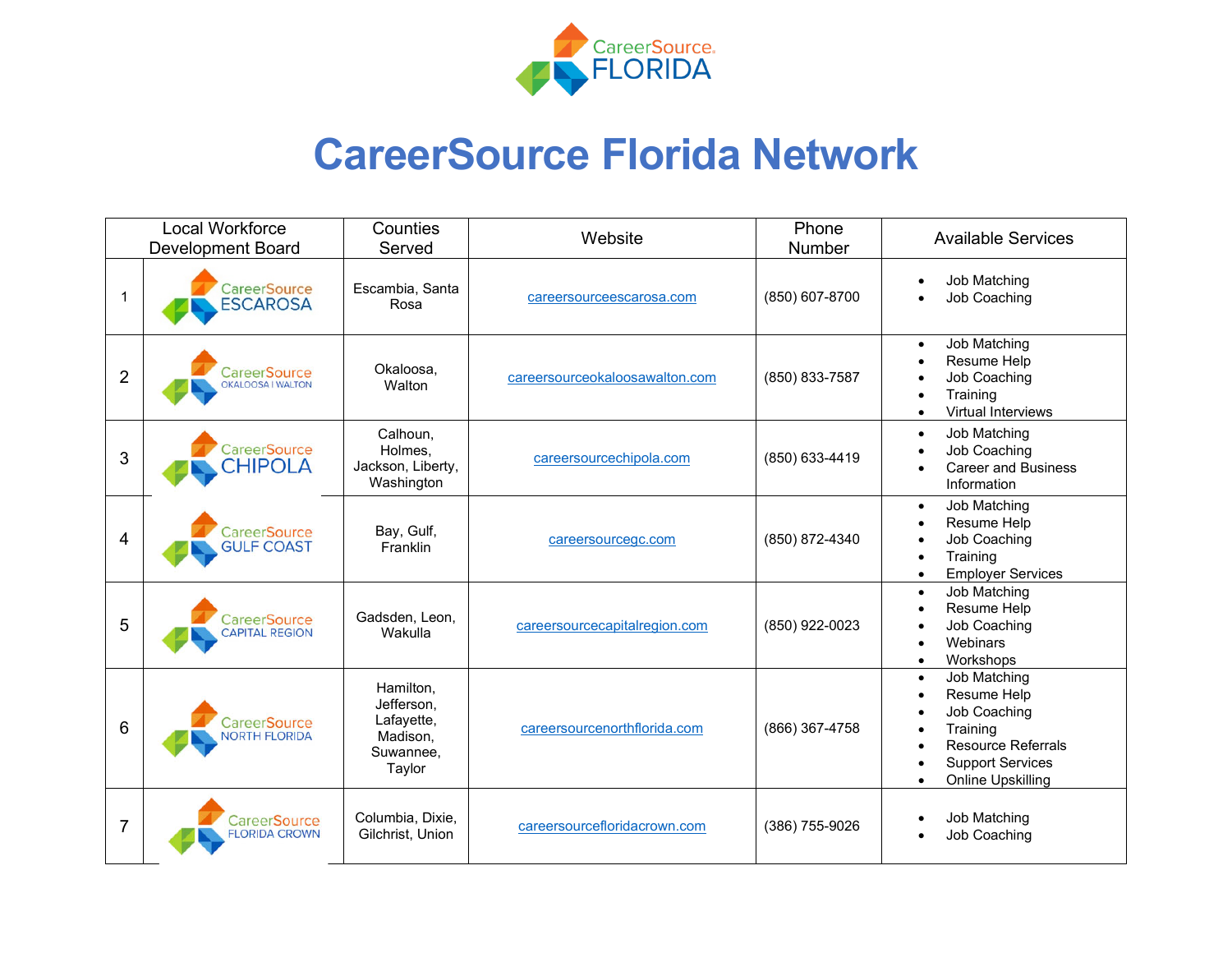| 8  | <b>CareerSource</b><br>NORTHEAST FLORIDA            | Baker, Clay,<br>Duval, Nassau,<br>Putnam, St.<br>Johns | careersourcenortheastflorida.com | (904) 356-5627 | Job Matching<br>$\bullet$<br>Resume Help<br>Job Coaching<br><b>TANF Assistance</b><br><b>SNAP Assistance</b><br>$\bullet$                                                                                                                            |
|----|-----------------------------------------------------|--------------------------------------------------------|----------------------------------|----------------|------------------------------------------------------------------------------------------------------------------------------------------------------------------------------------------------------------------------------------------------------|
| 9  | <b>CareerSource</b><br><b>NORTH CENTRAL FLORIDA</b> | Alachua,<br><b>Bradford</b>                            | careersourcencfl.com             | (352) 955-2245 | Job Matching<br>$\bullet$<br>Resume Help<br>Job Coaching<br>Workshops<br>$\bullet$                                                                                                                                                                   |
| 10 | <b>CareerSource</b><br>CITRUS   LEVY   MARION       | Citrus, Levy,<br>Marion                                | careersourceclm.com              | (352) 873-7939 | Job Matching<br>$\bullet$<br>Resume Help<br>$\bullet$<br>Job Coaching<br>Workshops<br>$\bullet$                                                                                                                                                      |
| 11 | CareerSource<br><b>FLAGLER I VOLUSIA</b>            | Flagler, Volusia                                       | careersourcefv.com               | (386) 323-7001 | Job Matching<br>$\bullet$<br>Resume Help<br>$\bullet$<br>Training<br>Case Management<br><b>Career Planning</b><br>$\bullet$<br><b>Disability Program</b><br>Navigation                                                                               |
| 12 | <b>CareerSource</b><br><b>CENTRAL FLORIDA</b>       | Orange,<br>Osceola,<br>Seminole, Lake,<br>Sumter       | careersourcecentralflorida.com   | (352) 360-6280 | Job Matching<br>$\bullet$<br>Resume Help<br>Job Coaching<br>Training<br>$\bullet$                                                                                                                                                                    |
| 13 | <b>CareerSource</b><br><b>BREVARD</b>               | <b>Brevard</b>                                         | careersourcebrevard.com          | (321) 504-7600 | Job Matching<br>$\bullet$<br>Resume Help<br>Job Coaching<br>Training<br><b>Current Job Openings</b><br><b>SNAP Assistance</b><br>$\bullet$<br><b>TANF Assistance</b><br>$\bullet$                                                                    |
| 14 | CareerSource<br><b>PINELLAS</b>                     | Pinellas                                               | careersourcepinellas.com         | (727) 524-4344 | Job Matching<br>$\bullet$<br>Resume Help<br>Job Coaching<br>Training<br><b>Employ Florida Registration</b><br>Job Order Follow-up<br>$\bullet$<br><b>RESEA Orientation and</b><br><b>Career Plans</b><br><b>Employability E-Courses</b><br>$\bullet$ |
| 15 | CareerSource<br><b>TAMPA BAY</b>                    | Hillsborough                                           | careersourcetampabay.com         | (813) 930-7400 | Job Matching<br>$\bullet$<br>Resume Help<br>Job Coaching<br>Training<br>$\bullet$                                                                                                                                                                    |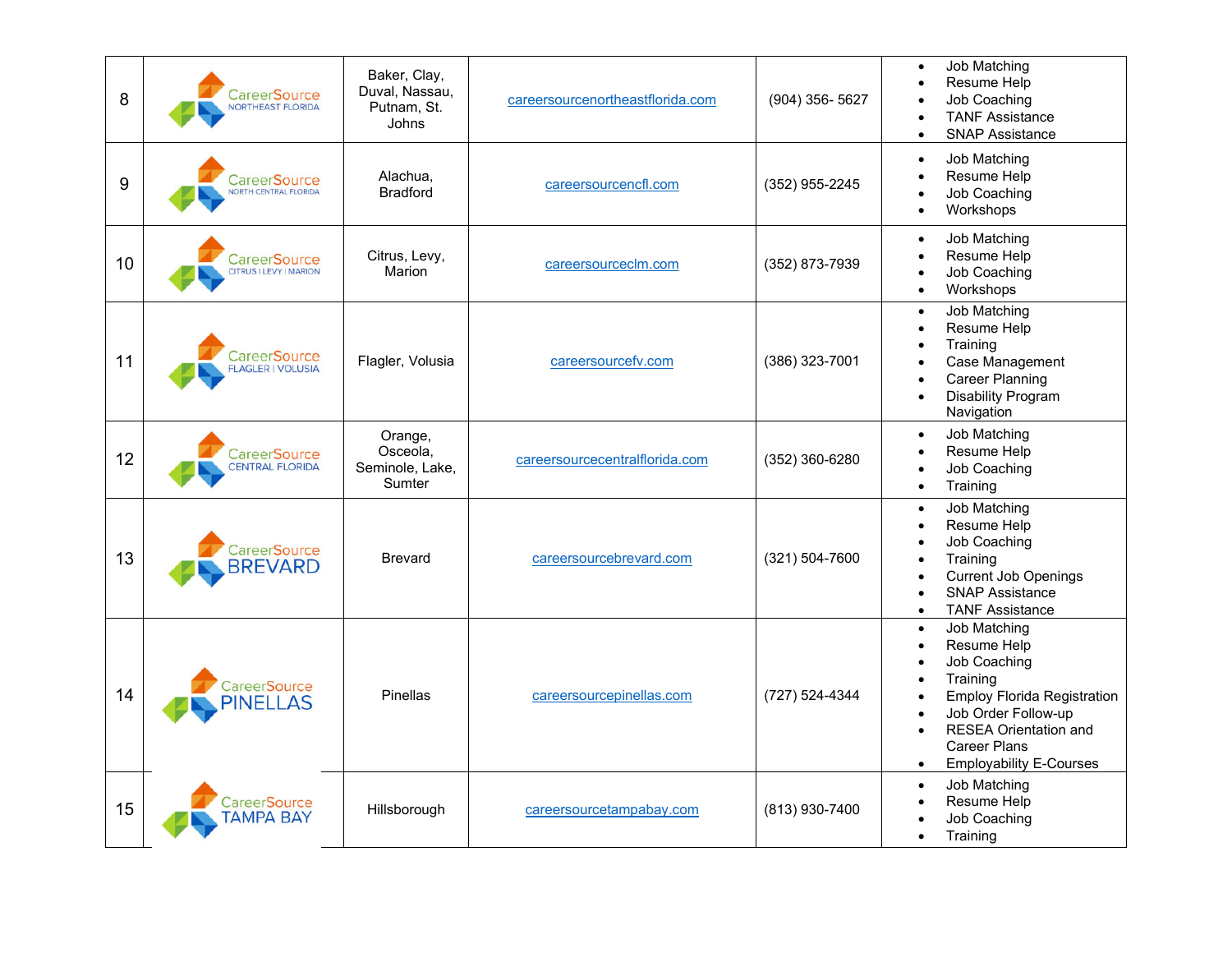| 16 | <b>CareerSource</b><br>PASCO   HERNANDO | Pasco, Hernando                             | careersourcepascohernando.com | (813) 377-1300   | Job Matching<br>$\bullet$<br>Resume Help<br>Job Coaching<br>Training<br>Case Management<br><b>Support Services</b><br>Orientations<br>Job Referrals<br>Job Orders<br><b>Employed Worker Training</b><br>On the Job Training<br>$\bullet$ |
|----|-----------------------------------------|---------------------------------------------|-------------------------------|------------------|------------------------------------------------------------------------------------------------------------------------------------------------------------------------------------------------------------------------------------------|
| 17 | CareerSource<br><b>OLK</b>              | Polk                                        | careersourcepolk.com          | (863) 508-1100   | Job Matching<br>$\bullet$<br>Resume Help<br>Job Coaching<br>Training<br>$\bullet$                                                                                                                                                        |
| 18 | CareerSource<br><b>SUNCOAST</b>         | Manatee,<br>Sarasota                        | careersourcesuncoast.com      | (941) 358-4200   | Job Matching<br>$\bullet$<br>Resume Help<br>Job Coaching<br>Training<br>Covey's 7 Habits<br>Foundations<br>Professional Development<br>$\bullet$                                                                                         |
| 19 | CareerSource<br><b>HEARTLAND</b>        | DeSoto, Hardee,<br>Highlands,<br>Okeechobee | careersourceheartland.com     | (863) 993-1008   | Job Matching<br>$\bullet$<br>Resume Help<br>$\bullet$<br>Job Coaching<br>Additional Online and<br>Remote Programs in<br>Development                                                                                                      |
| 20 | CareerSource<br><b>RESEARCH COAST</b>   | Indian River,<br>Martin, St. Lucie          | careersourcerc.com            | (866) 482-4473   | Job Matching<br>$\bullet$<br>Resume Help<br>$\bullet$<br>Job Coaching<br>Training<br>$\bullet$<br>Workshops<br>$\bullet$                                                                                                                 |
| 21 | CareerSource<br>PALM BEACH COUNTY       | Palm Beach                                  | careersourcepbc.com           | $(561)$ 340-1060 | Job Matching<br>$\bullet$<br>Resume Help<br>$\bullet$<br>Job Coaching<br>Training<br>$\bullet$<br><b>Virtual Career Services</b><br>$\bullet$                                                                                            |
| 22 | <b>CareerSource</b><br><b>BROWARD</b>   | <b>Broward</b>                              | careersourcebroward.com       | (954) 677-5555   | Job Matching<br>$\bullet$<br>Resume Help<br>Job Coaching<br>Training<br>$\bullet$<br><b>Career and Business</b><br><b>Workshop Videos</b>                                                                                                |